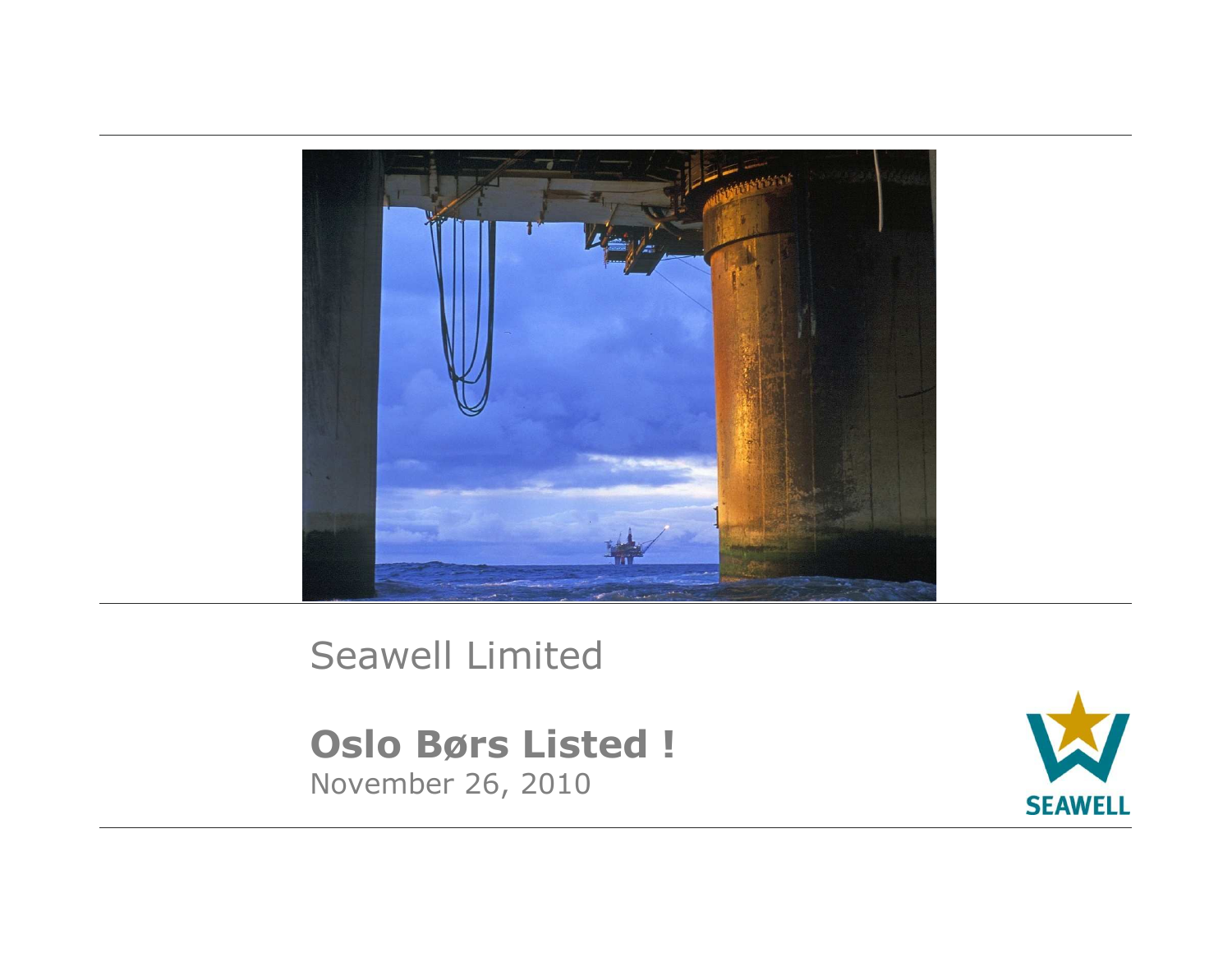## Seawell Today

Seawell is a global oilservice company focused on drilling & well services Using experienced personnel & downhole technology with 3,200 employees.

 Consolidated revenues of 3.8 BNOK in 2009 with 235 MNOK NIBTresult.



Traded under SEAW on the Oslo Stock Exchange.

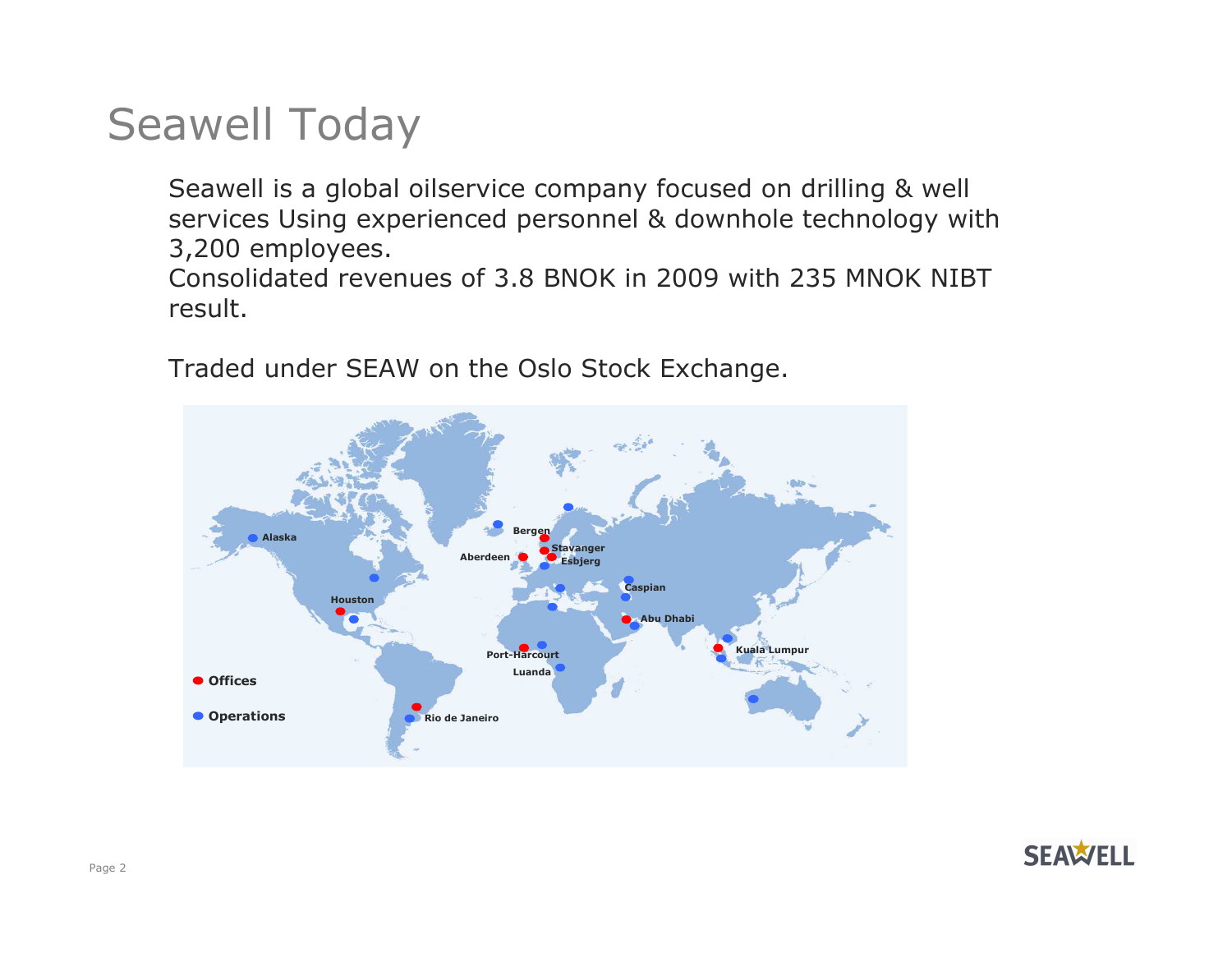## Seawell's Strategy

- •Create significant long-term shareholder value.
- •Build a profitable, high-growth global oilfield service company.
- •Create two differentiated product and service portfolios within Drilling and Well Intervention.
- •Develop organisational capabilities through a diverse, multinational workforce.
- $\bullet$ Acquire technology and geographical footprint where needed.
- •Focus on serving clients with operational excellence and execution.
- •Create integrated offerings across our divisions.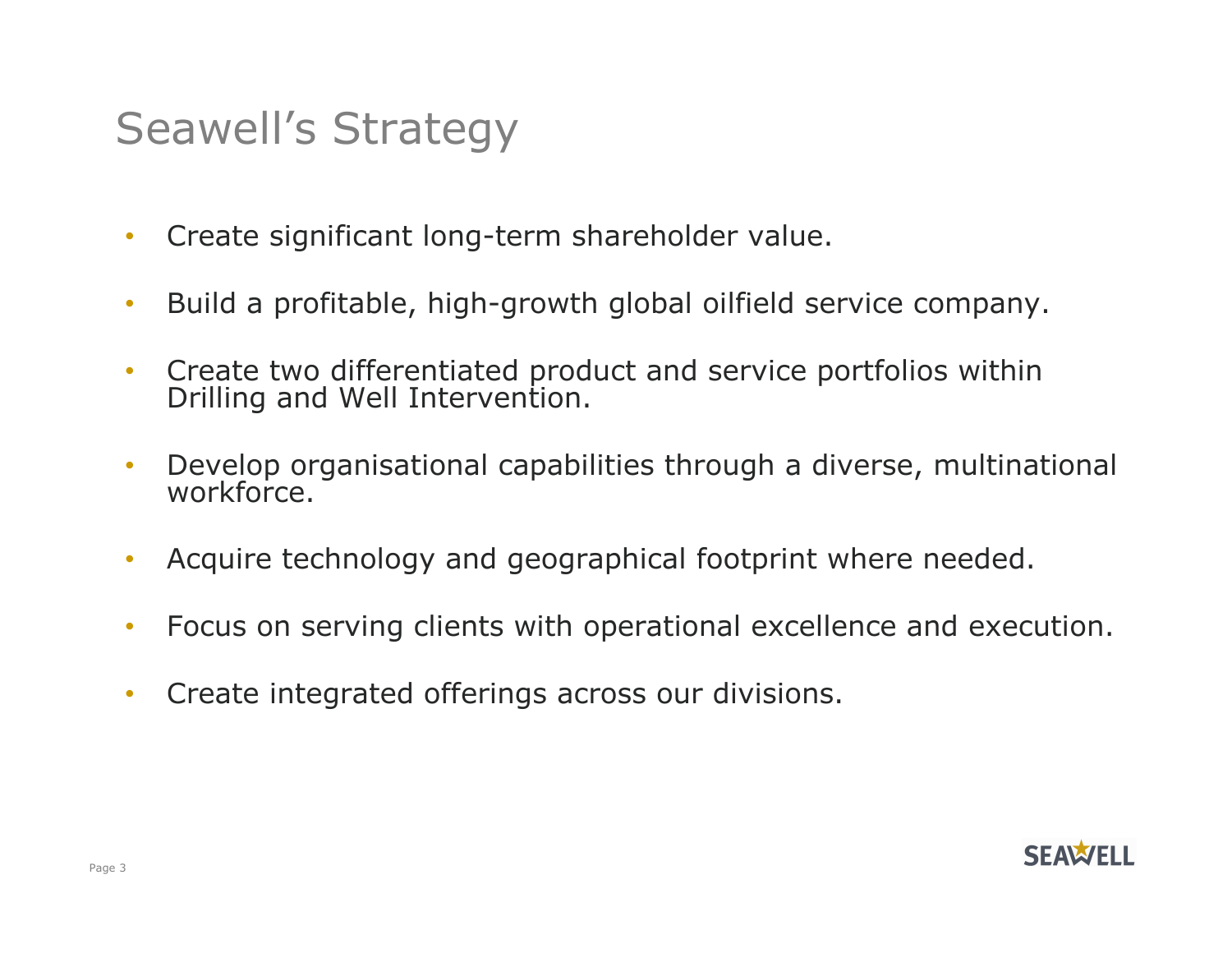

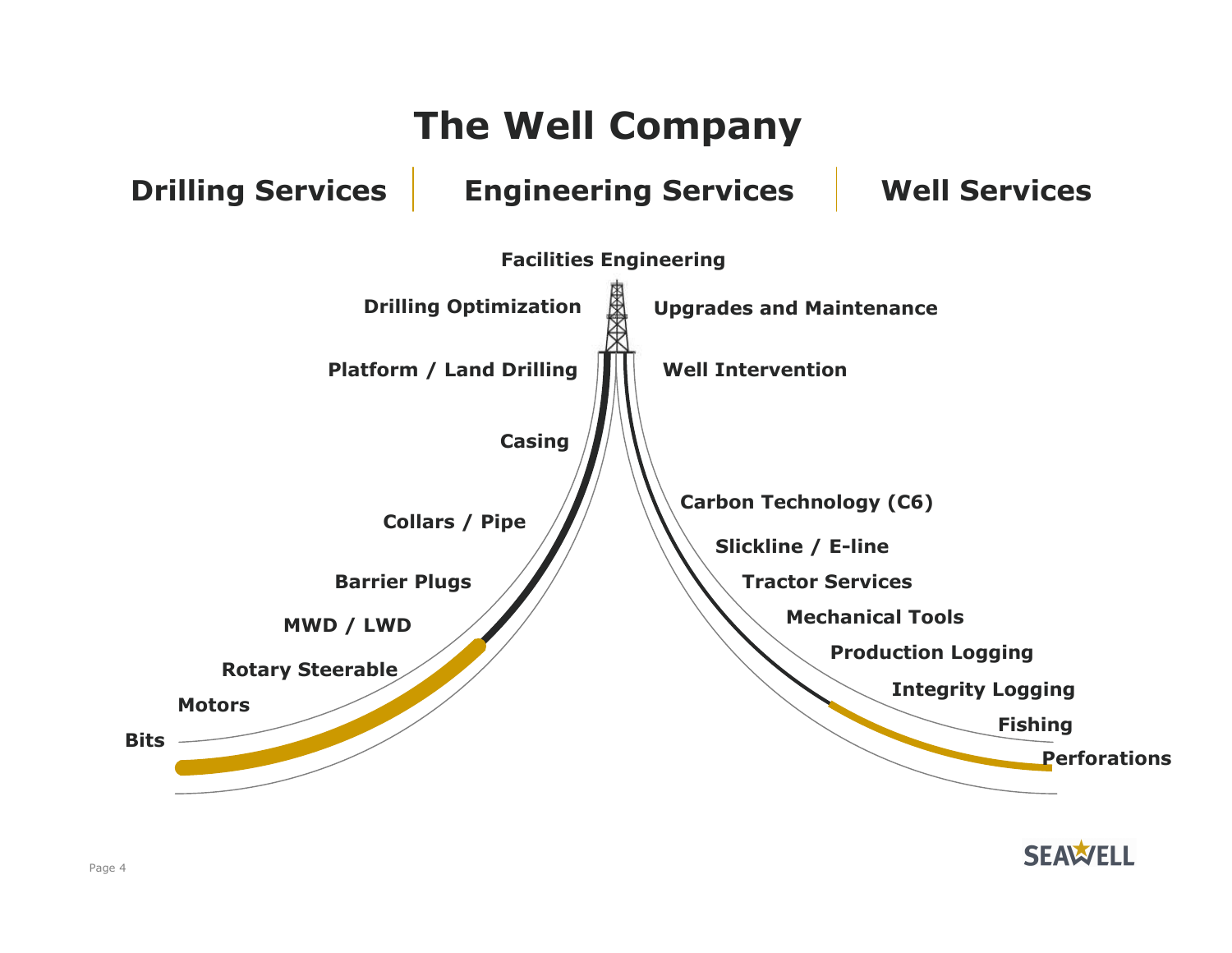Increased Oil Recovery is the no. 1 challenge of the E&P industry

- • Oil is the world's primary source of energy and will remain so for many years to come.
- •The "cheapest" oil comes from enhanced production in older fields.
- • A global OECD survey of 800 fields showed a global decline rate of 6.7% rising to 8.6% in 2030, demanding constant investment in intervention and infill drilling. Decline rates in the North Sea are close to 12%!
- • Investments by oil companies in IOR is expected to increase annually from 2011 to 2020, mainly in infield drilling.
- • From 1965-2010 oil demand grew 55%; world population grew 95%; and all energy demand by 193%. Oil is still 98% of transportation energy.
- • The latest technology has enabled shale oil production in the US onshore market.

### **Seawell is very well positioned for IOR services**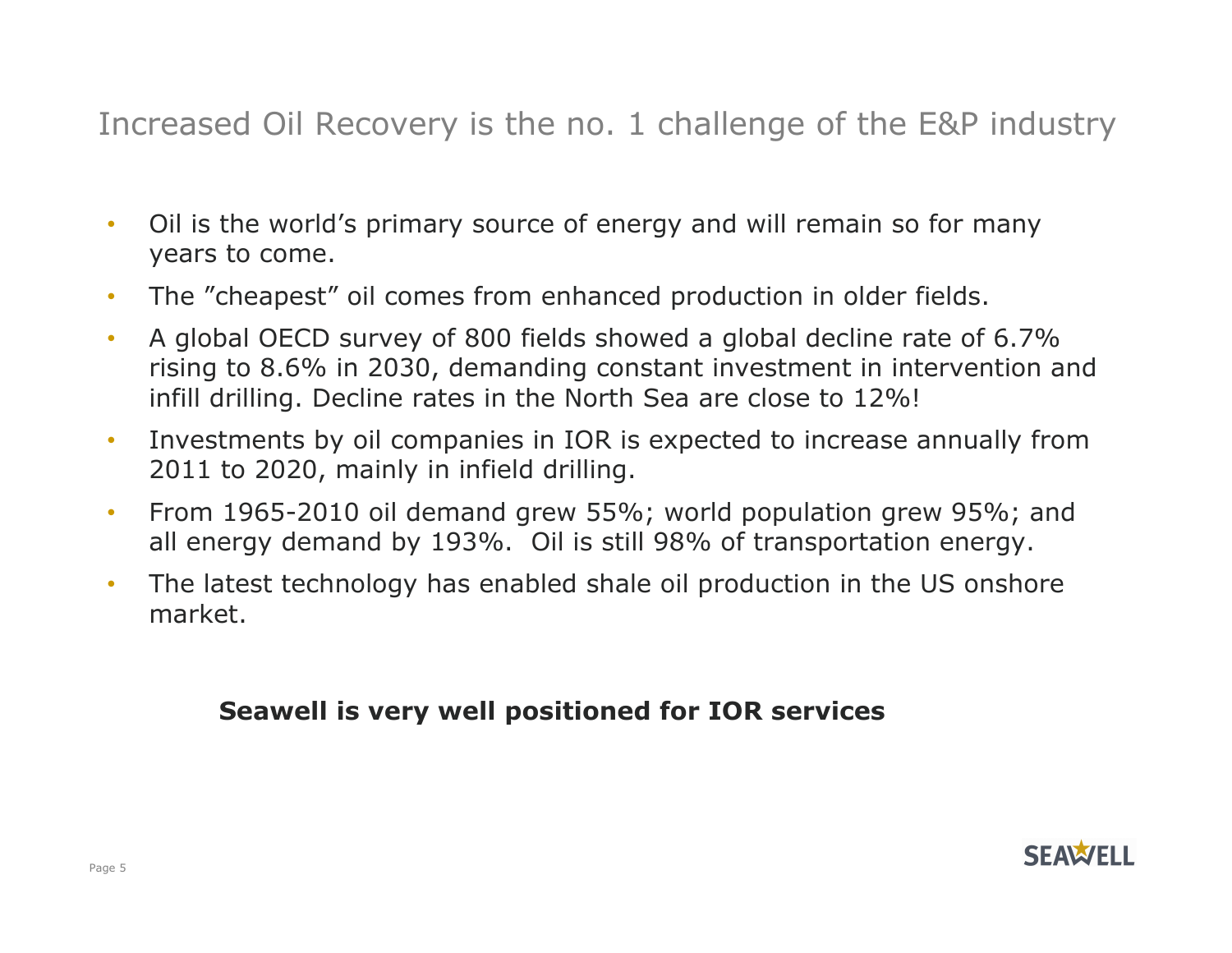### Seawell Milestones

- • August 2007: SEAW established from Seadrill's well services division.
- •October 2007: Equity issue of NOK 275 million.
- • April 2008: Acquisition of Noble Corp.'s North Sea platform drilling division.
- •May 2008: Acquisition of Peak Well Solutions AS.
- •April 2008: Equity issue of NOK 195 million.
- $\bullet$ July 2008: Acquisition of Tecwel AS.
- $\bullet$ May 2010: Acquisition of Viking Intervention Technology AS.
- $\bullet$ August 2010: Acquisition of Rig Inspection Services.
- •August 2010: Signed merger with Allis-Chalmers Energy.
- $\bullet$ August 2010: Equity issue of USD 430 million.
- $\bullet$ November 2010: OSE listing.

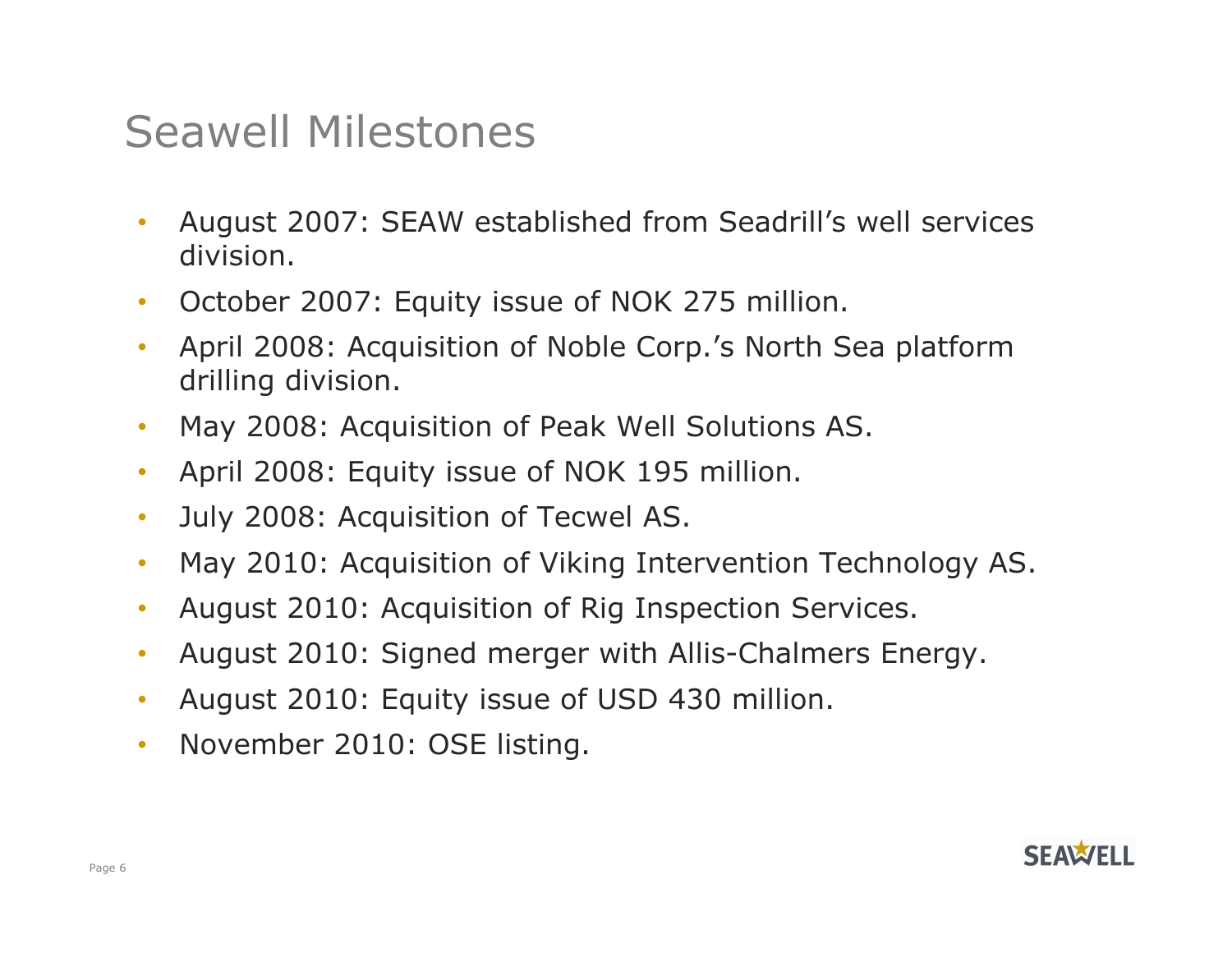### Board of Directors

### **Jørgen Peter Rasmussen (1959), Chairman of the Board**

• Mr. Rasmussen has been a Director of Seawell Limited since its incorporation in August 2007. Prior to this, Mr. Rasmussen was employed by Schlumberger for 25 years. From 1998 to 2001 he was General Manager of Schlumberger's Scandinavian office; from 2001 to 2003 President and CEO of Schlumberger Smart Cards; from 2003 to 2005 CEO of Atos Origin Western Europe,<br>and from 2005 to 2007 Vice President of WesternGeco. Mr. Rasmussen has worked for Schlumberger in Europe and from 2005 to 2007 Vice President of WesternGeco. Mr. Rasmussen has worked for Schlumberger in Europe, Africa, Asia, Australia, Russia and the U.S. He has held various board positions in industry associations and oilfield companies, and holds a M.Sc. in Geology and Geophysics from the University of Aarhus, Denmark. Mr. Rasmussen is a Danish citizen, resident in Denmark.

### **Tor Olav Trøim (1963)**

• Mr. Trøim has served as a Director of Seawell Limited since its incorporation in August 2007. Mr. Trøim is also a Director of Seadrill. Mr. Trøim graduated as M.Sc Naval Architect from the University of Trondheim, Norway in 1985. His career includes a position as Portfolio Manager Equity in Storebrand ASA (1987-1990) and that of chief executive officer of DNO AS (1992-1995). Mr. Trøim has, since 1995, been a director of Seatankers Management Co. Ltd. in Cyprus. In this capacity, he has acted as chief executive officer for Knightsbridge Tankers Limited and Golar LNG Limited. Mr. Trøim is currently a director of Golar LNG Limited, Ship Finance International Limited, Golden Ocean Group Limited and Aktiv Kapital ASA. He was a director of Frontline Ltd from November 1997 to February, 2008 and now serves as a consultant to the board of Frontline Ltd. Mr. Trøim is a Norwegian citizen, resident in the UK.

### **Cecilie Fredriksen (1983)**

• Ms. Fredriksen has served as a Director of Seawell Limited since September 2008. Ms. Fredriksen is currently employed by Frontline Corporate Services Ltd. in London and serves as a director of Aktiv Kapital ASA, Ship Finance International Limited and Golden Ocean Group Limited. She received a BA in Business and Spanish from the London Metropolitan University in 2006. Ms. Fredriksen is a Norwegian citizen, resident in the UK.

### **Fredrik Halvorsen (1973)**

• Fredrik Halvorsen has been a Director of Seawell Limited since October 2010. Mr. Halvorsen is a Director of Deep Sea Supply Plc. Mr. Halvorsen's experience includes the position as CEO of Tandberg ASA and, subsequently, SVP of Cisco Systems Inc. Mr. Halvorsen is a Norwegian citizen, resident in the UK.

### **Kate Blankenship (1965) Head of Audit Committee**

 Ms. Blankenship has served as a Director of Seawell Limited since its incorporation in August 2007. Ms Blankenship is also a •director of Frontline Ltd, Golar LNG Limited, Ship Finance International Limited, Golden Ocean Group Limited and Seadrill. Ms.<br>Blankenshin is a British citizen, resident in France Blankenship is a British citizen, resident in France.

### **Alf R. Løvdal (1958)**

• Mr. Løvdal has been a Director of Seawell Limited since September 2009. Mr. Løvdal is currently Senior Vice-President, Tender Rigs in Seadrill Management AS. He has previously been chief executive officer in Seawell Management AS. Mr. Løvdal has close to 30 years experience in the oil and gas industry. Mr. Løvdal is a Norwegian citizen, resident in Singapore.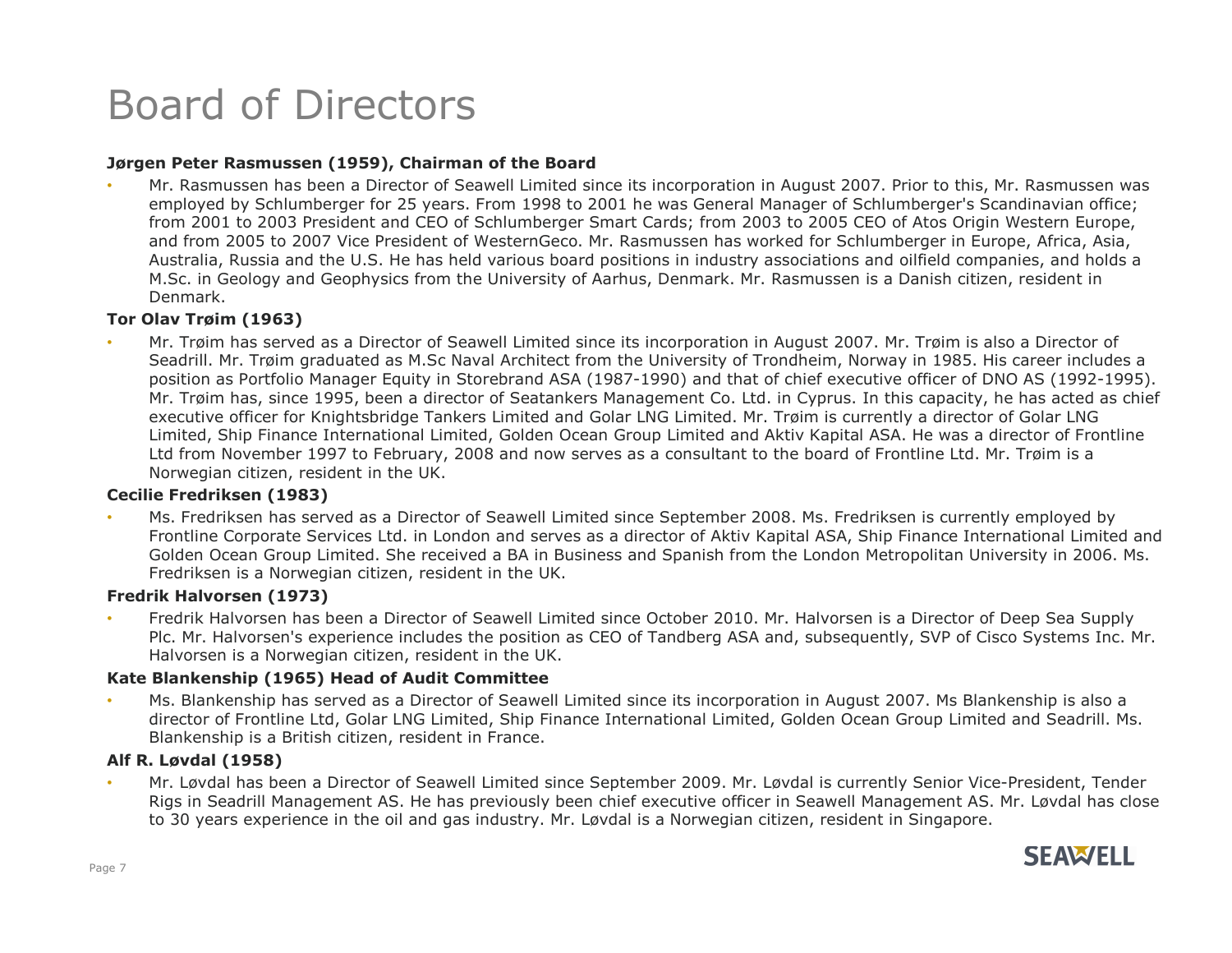### Executive Management

### **Thorleif Egeli, Chief Executive Officer**

• Mr. Egeli has been the CEO of Seawell Management AS since October 2009. Prior to joining Seawell, Mr. Egeli was employed by Schlumberger where he served in a variety of positions from 1993. Mr. Egeli holds a degree in Mechanical Engineering from the Norwegian Technical University and a MBA from Erasmus School of Management in Rotterdam. Mr. Egeli is a Norwegian citizen, resident in Norway.

### **Lars Bethuelsen, Chief Financial Officer**

• Mr. Bethuelsen started working for Seawell Management AS in 2007. He has more than 15 years of experience in the drilling and well services industry and has held several senior positions in Smedvig and Seadrill before joining Seawell. He has a degree in Finance from the University of Stavanger. Mr. Bethuelsen is a Norwegian citizen, resident in Norway.

### **Max Bouthillette, Exec. Vice President and General Counsel**

• Mr. Bouthillette joined Seawell Management (US) LLC in 2010 and was previously employed for the<br>last 16 years by BJ Services, Schlumberger Limited, and the law firm of Baker Hostetler LLP. His last 16 years by BJ Services, Schlumberger Limited, and the law firm of Baker Hostetler LLP. His professional experience includes serving as Chief Compliance Officer and Associate General Counsel for BJ Services from 2006 to 2010, as a partner with Baker Hostetler LLP from January 2004 to 2006, and in several positions with Schlumberger in North America, Asia, and Europe from 1998 through 2003. Mr. Bouthillette holds a degree in Accounting from Texas A&M University and a Juris Doctorate<br>from the University of Houston Law Center from the University of Houston Law Center.

### **Gunnar Lemvik, Senior Vice President, Human Resources**

• Mr. Lemvik joined Seawell Management AS in January 2009. He has more than 15 years of <br>experience in senior HR roles for different international companies, the five last vears in the experience in senior HR roles for different international companies, the five last years in the oil and gas industry. He has served as an officer in the Norwegian armed forces and has a degree in law with a specialization in labour and company law from the University of Oslo awarded in 1993. Mr. Lemvik is a Norwegian citizen, resident in Norway.

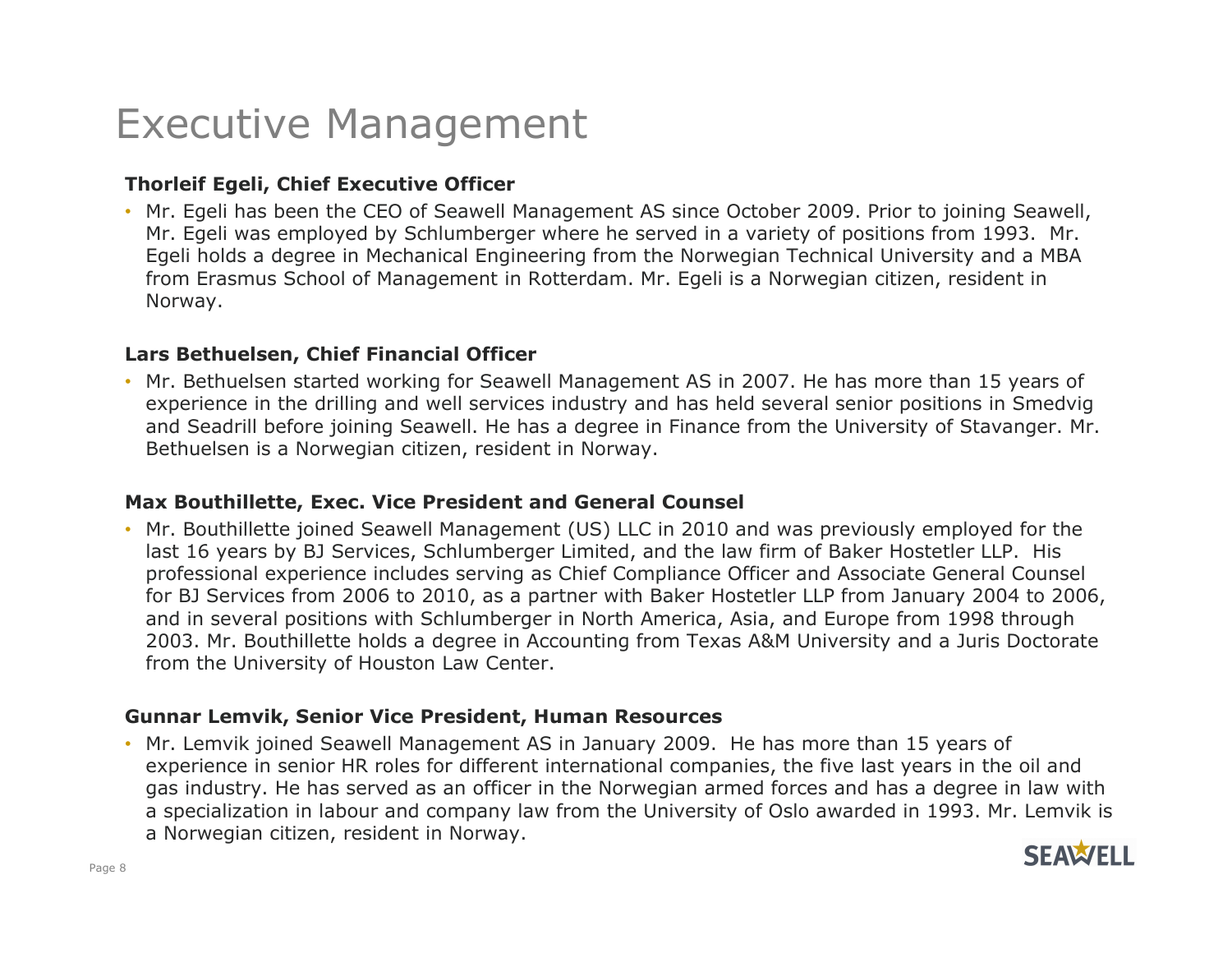## Operational Divisions



Drilling Facility Engineering



Platform Drilling Services



Modular Rigs





**Well services** 



Well Intervention



Prod. Logging



Oil Tools<br>(Down Hole Tools)

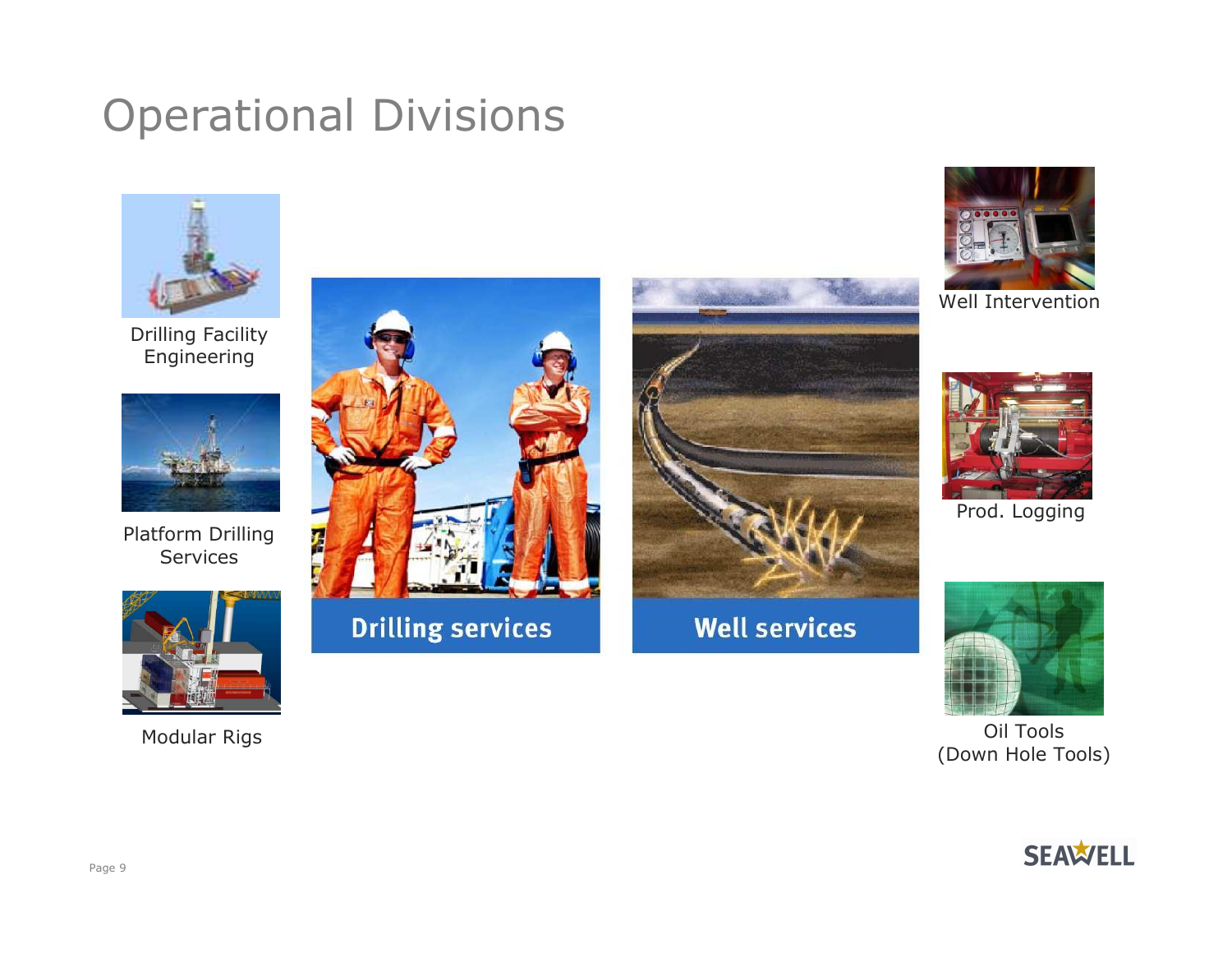| <b>Drilling Services</b><br><b>Seawell Limited</b>      |                                                            |                                                 |
|---------------------------------------------------------|------------------------------------------------------------|-------------------------------------------------|
| <b>Drilling Services</b><br>construction to abandonment | <b>Engineering Services</b><br>construction to abandonment | <b>Well Services</b><br>integrity & performance |
| <b>Platform Drilling</b>                                |                                                            |                                                 |
| <b>Modular Rigs</b>                                     |                                                            |                                                 |
| <b>Rental Services</b>                                  |                                                            |                                                 |

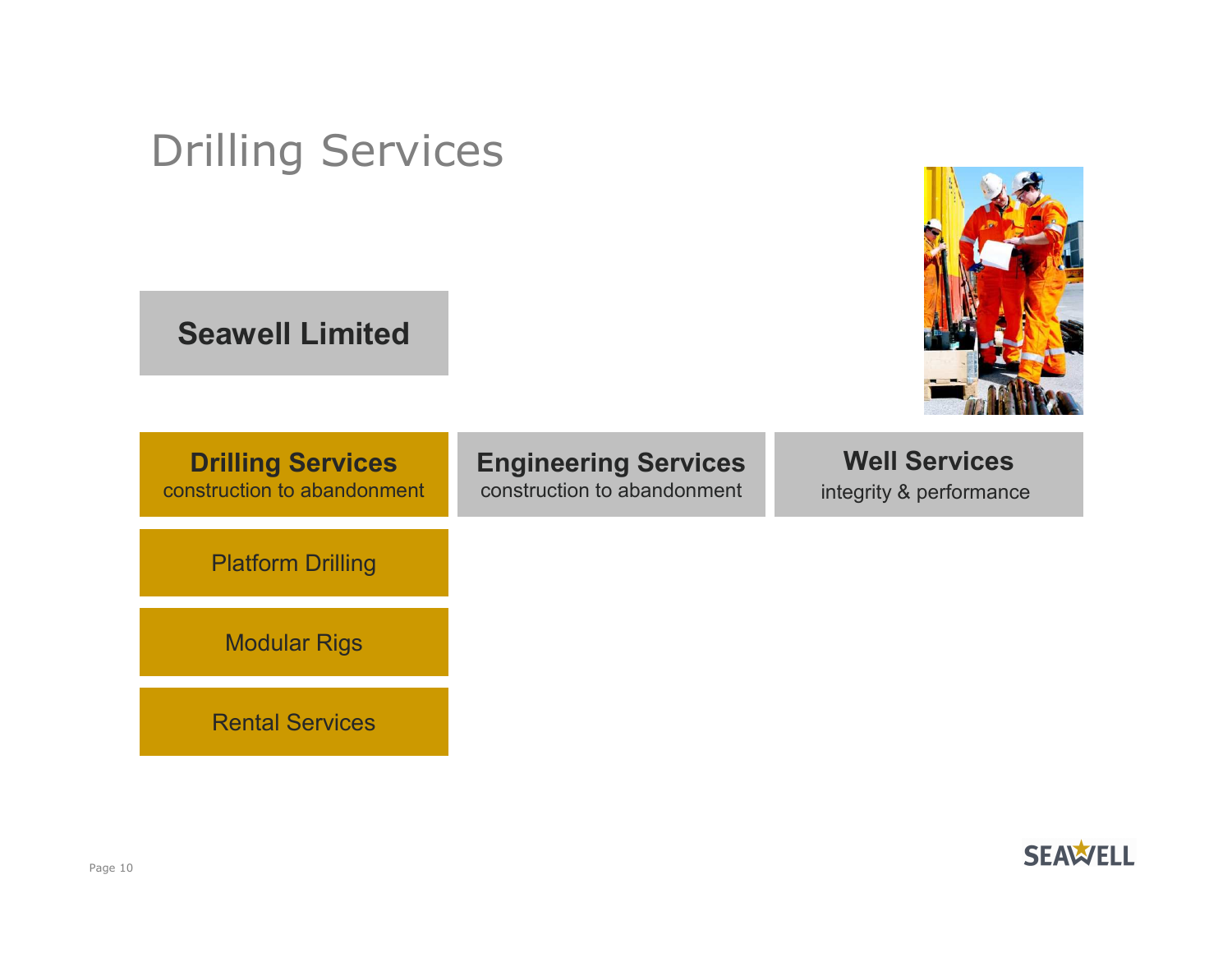## World's Leading Platform Driller

### **Platform Driller of the year in the UK IADC award three years in a row**

- •Experienced - first operation was for Statoil at Statfjord, 1981.
- •Won 10-year contract for all Ekofisk and Eldfisk platforms for ConocoPhillips.
- •Operations started in Brazil for Statoil.
- •• Solid backlog, performance, and cash flow with more than 16 BNOK back-log, including all options.
- •No LTI over 5 years of operations for Shell in the UK.
- •Safest platform operations for Statoil in 2010.



Photo, Oyvin Hagen Statoil.com

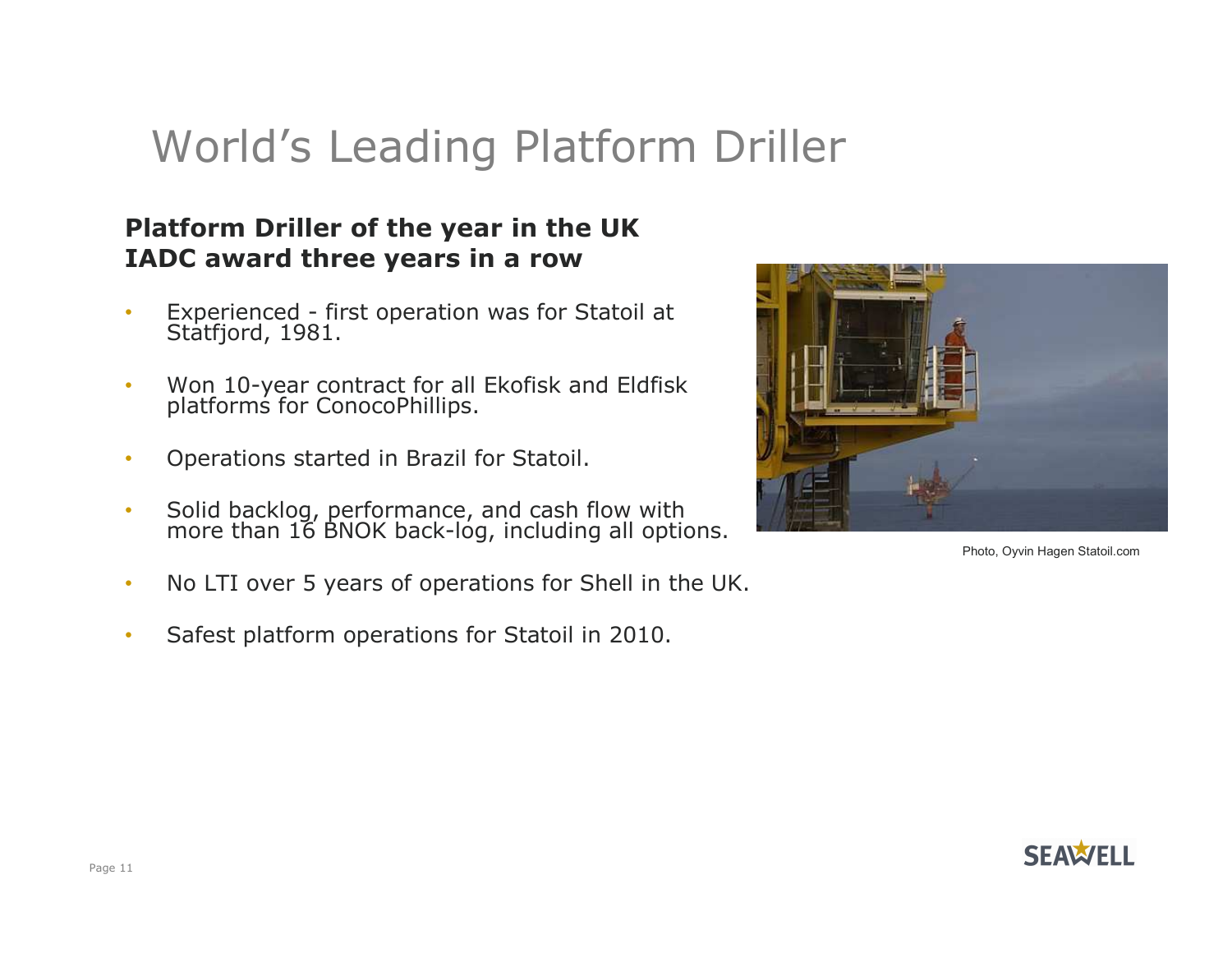## Contract Status - Platform Drilling

|                              |                       | 2009        | 2010        | 2011        | 2012        | 2013              |
|------------------------------|-----------------------|-------------|-------------|-------------|-------------|-------------------|
| Unit                         | <b>Customer</b>       | 1Q 2Q 3Q 4Q | 1Q 2Q 3Q 4Q | 1Q 2Q 3Q 4Q | 1Q 2Q 3Q 4Q | 1Q 2Q 3Q 4Q       |
|                              |                       |             |             |             |             |                   |
| Statfjord A, B, C            | <b>StatoilHydro</b>   |             |             |             |             | 1 x 2 year        |
| Gullfaks A, B, C             | <b>StatoilHydro</b>   |             |             |             |             | $1 \times 2$ year |
| <b>Veslefrikk A, B</b>       | <b>StatoilHydro</b>   |             |             |             |             | Life of field     |
| <b>Ula &amp; Valhall</b>     | <b>BP</b>             |             |             |             |             |                   |
| Gyda                         | <b>Talisman</b>       |             |             | 1 year      |             |                   |
| <b>Ekofisk &amp; Eldfisk</b> | <b>ConocoPhillips</b> |             |             |             |             | Option 3 x 3 year |
| Brent A, B, C, D, Nelson     | <b>Shell</b>          |             |             |             |             | 1 x 2 year        |
| <b>Dunlin</b>                | <b>Fairfield</b>      |             |             |             |             | Life of field     |
| Eider, Tern, N.Corm., Corm.A | <b>TAQA</b>           |             |             |             | 1 year      |                   |
| <b>Alba &amp; Captain</b>    | <b>Chevron</b>        |             |             |             |             | 3 x 1 year        |
| Forties A, B, C, D           | <b>Apache</b>         |             |             |             |             | $3 \times 1$ year |
| Brae A, B, E                 | <b>Marathon</b>       |             |             |             |             | Year to year      |
| <b>Peregrino A &amp; B</b>   | <b>StatoilHydro</b>   |             |             |             |             | Option 2 x 3 year |

Fairfield Energy

Acadhe

Firm contract's **Option** 

bp









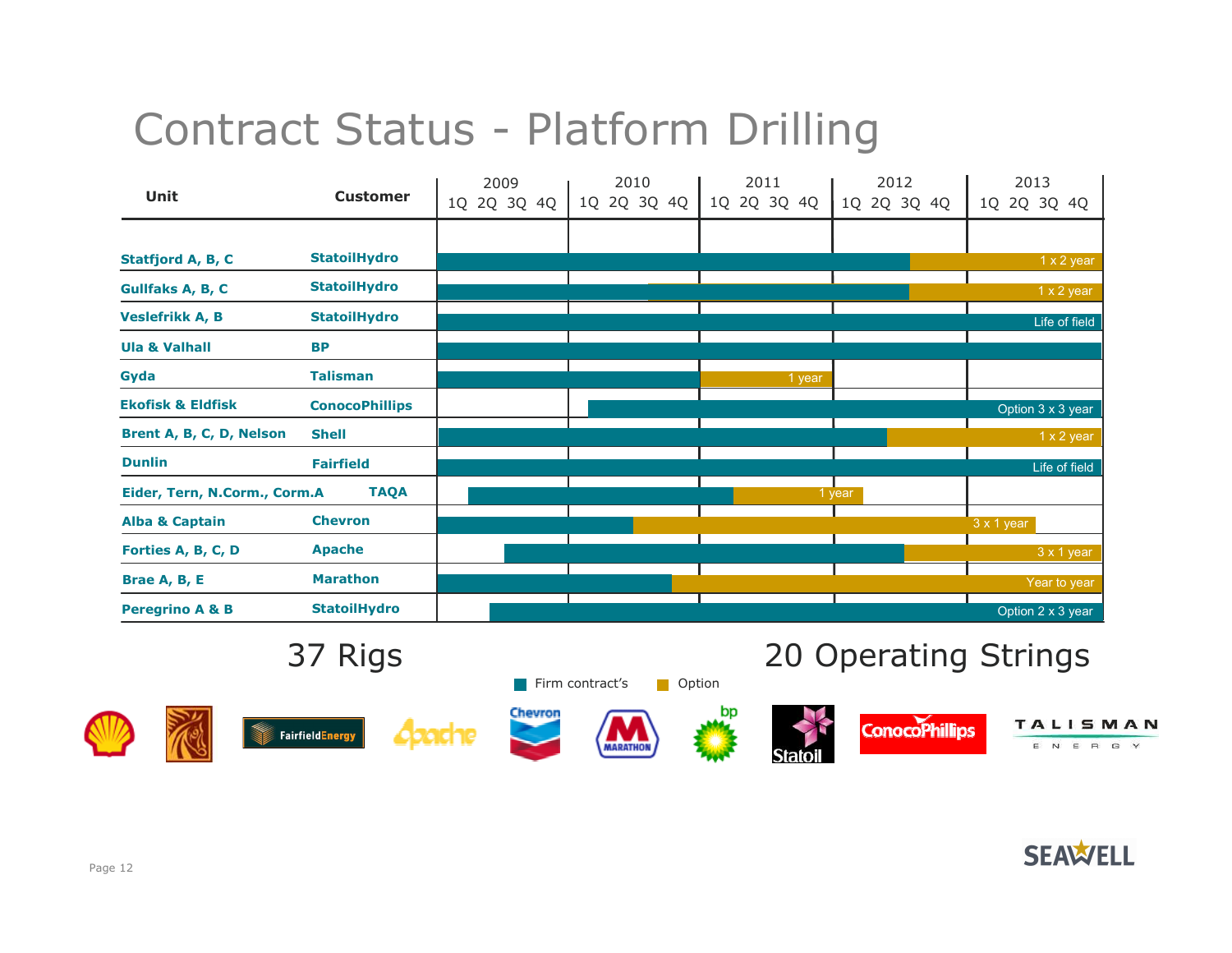### Breath of Seawell's Oilfield Services

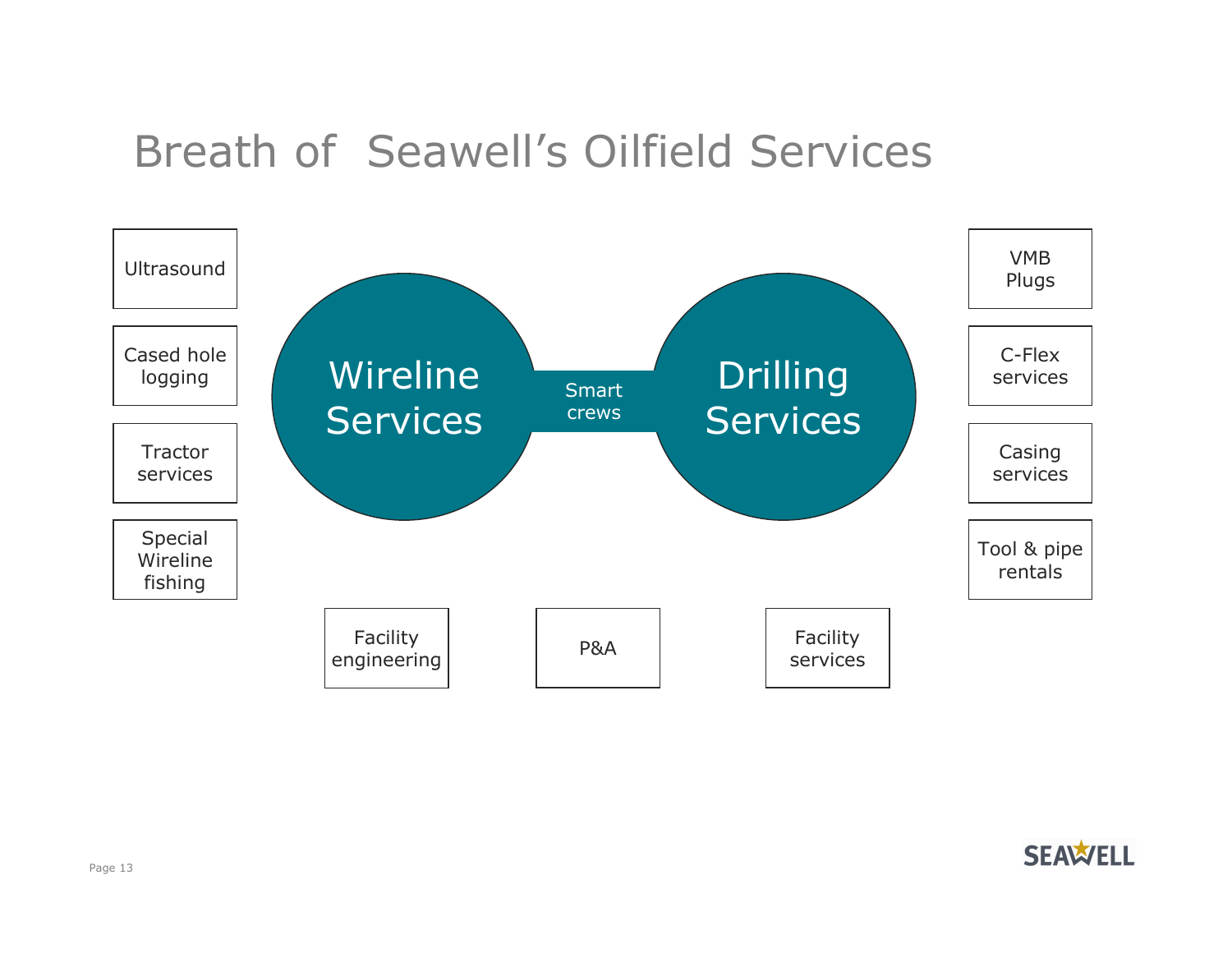## The best drilling machine is coming !



Our new Modular rig is on plan to be completed in Germany Q4 2010.

The rig is state of the art and fully Norsok compliant.

Our goal is to build a worldwide Modular Rig company in the next 5 years.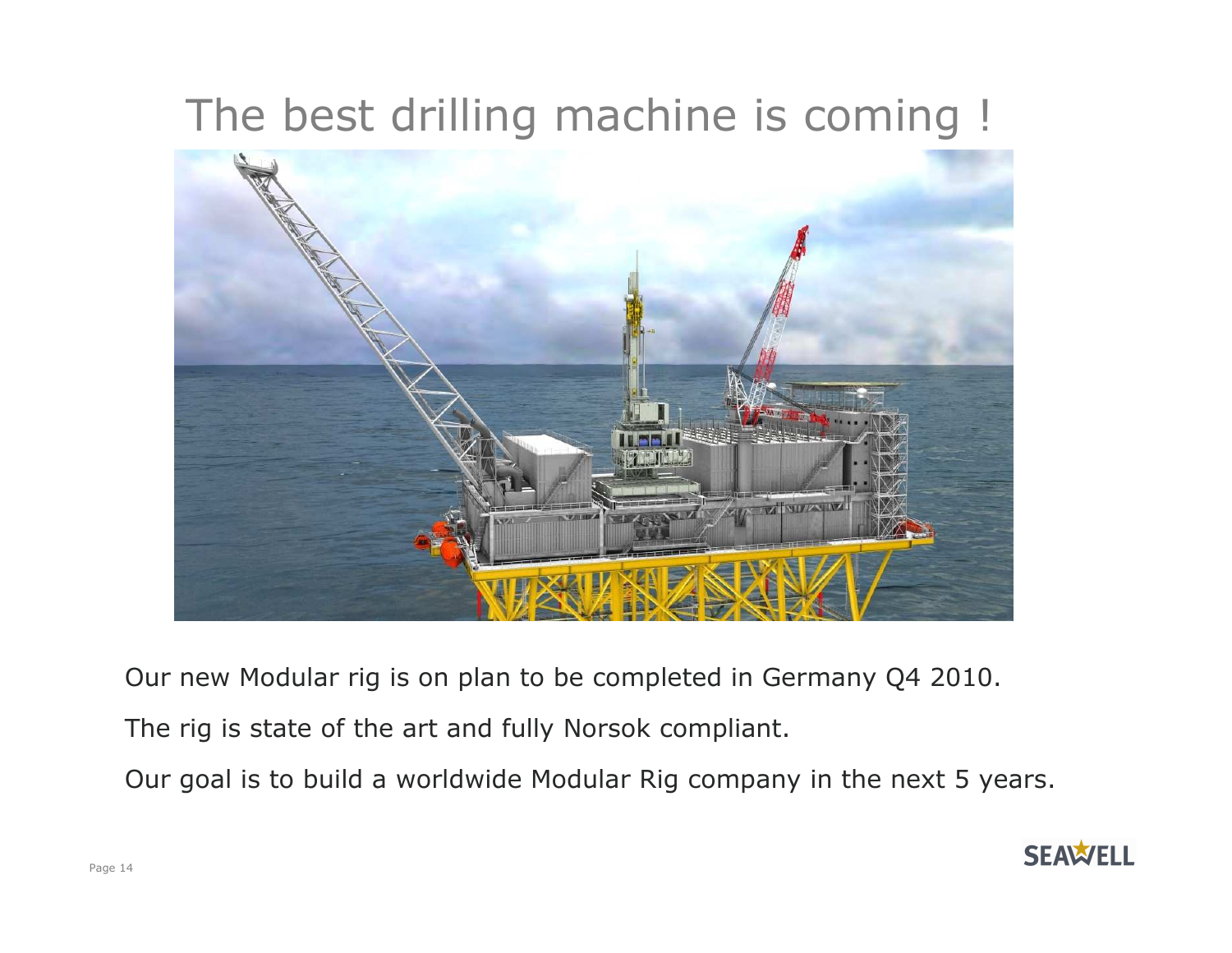| <b>Seawell Limited</b>                                  |                                                            |                                                 |
|---------------------------------------------------------|------------------------------------------------------------|-------------------------------------------------|
| <b>Drilling Services</b><br>construction to abandonment | <b>Engineering Services</b><br>construction to abandonment | <b>Well Services</b><br>integrity & performance |
|                                                         | <b>Drilling Facility Engineering</b>                       |                                                 |
|                                                         | <b>Integrated Asset</b><br><b>Management Services</b>      |                                                 |
|                                                         | <b>Rig Inspection Services</b>                             |                                                 |

## Engineering Services

**SEAWELL** 

**TELEVISION**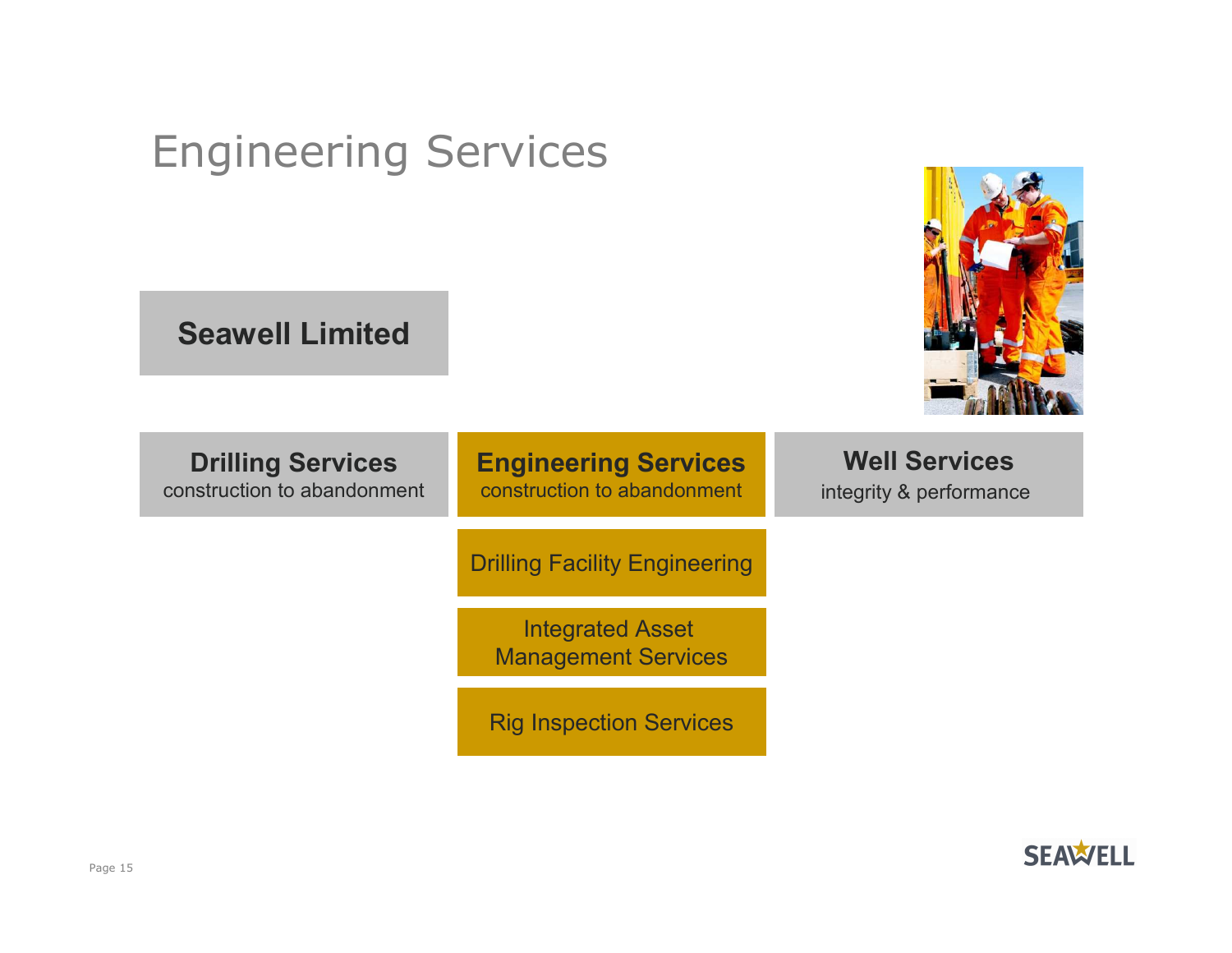## Engineering Services

- $\bullet$ Resource pool of over 450 personnel.
- $\bullet$ Excellent organic growth over last six years.
- $\bullet$  Operations worldwide - activities in Norway, UK, US, Brazil & South-East Asia.
- $\bullet$  Strong client portfolio including major and independent oil companies as well as integrated contractors.
- $\bullet$  Capabilities focused on drilling facilities, support systems and related services & operations.

**Engineering excellence from operational experience**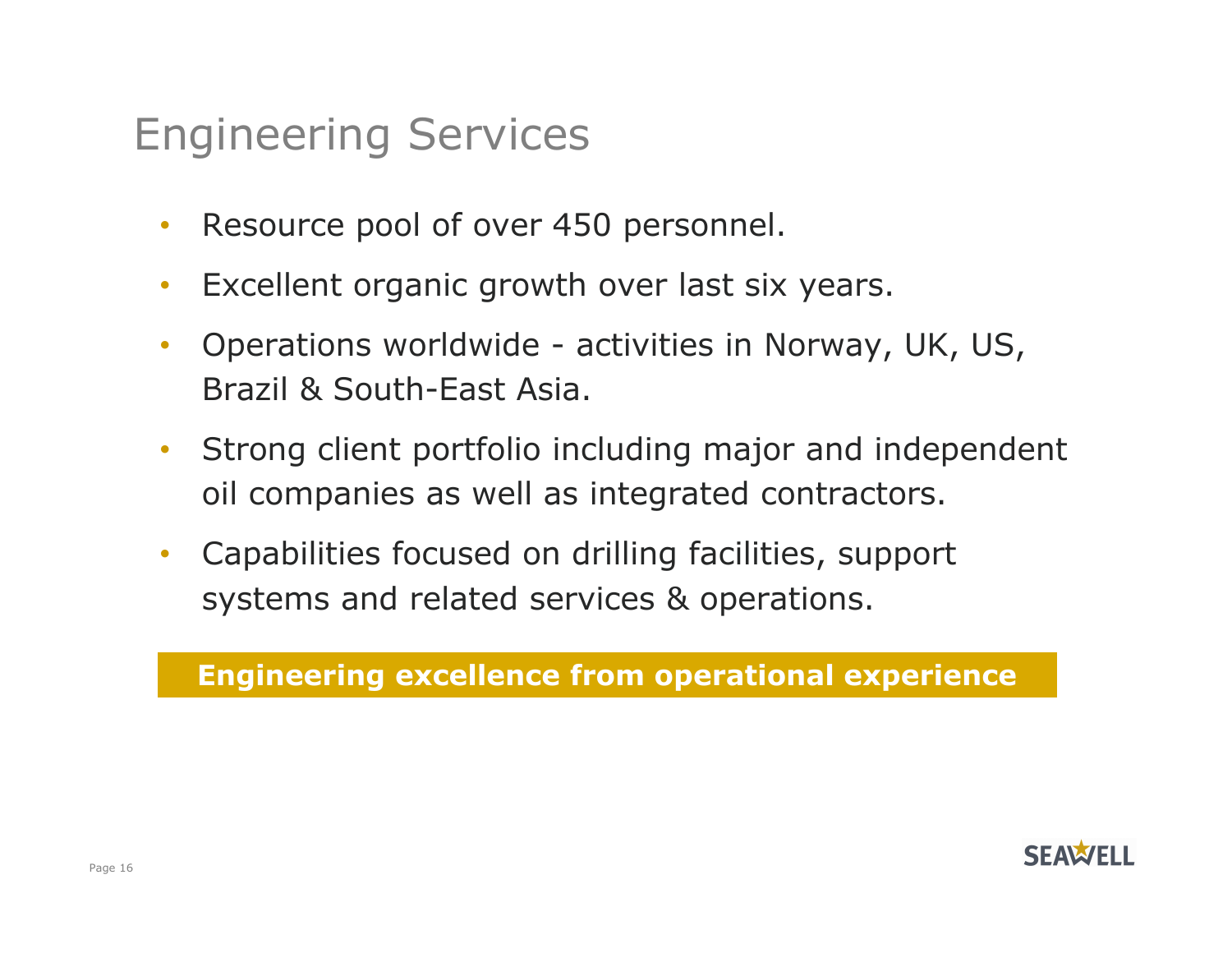### **Integrated Asset Management Services (IAMS)**

Business Model



• RIS will complement Seawell's comprehensive range of engineering services (including riser and mooring analysis) with competence and capacity to execute inspection and assessment activities.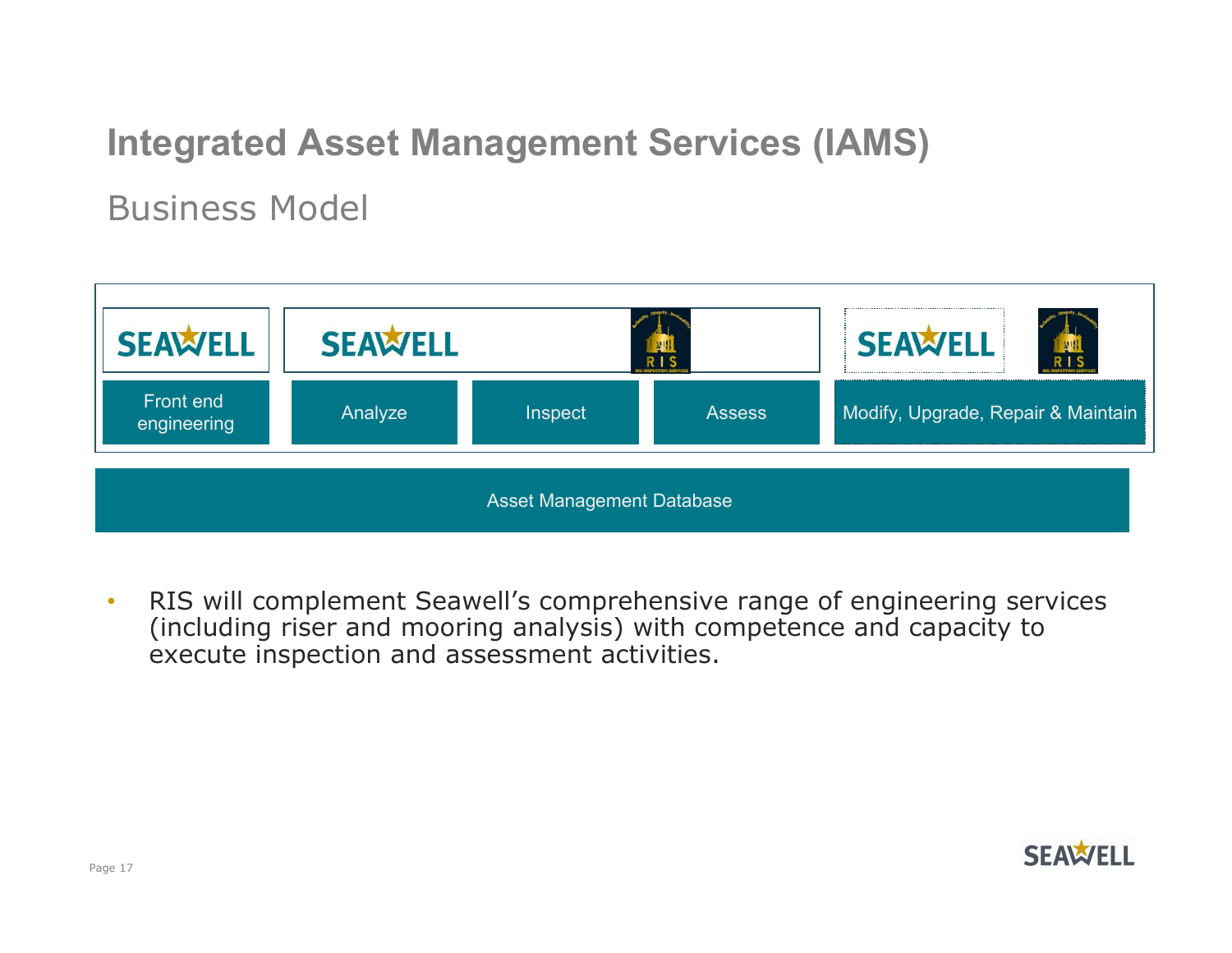| <b>Well Services</b><br><b>Seawell Limited</b>          |                                                            |                                                 |
|---------------------------------------------------------|------------------------------------------------------------|-------------------------------------------------|
| <b>Drilling Services</b><br>construction to abandonment | <b>Engineering Services</b><br>construction to abandonment | <b>Well Services</b><br>integrity & performance |
|                                                         |                                                            | <b>Wireline Intervention</b>                    |
|                                                         |                                                            | <b>Oil Tools</b>                                |
|                                                         |                                                            | <b>Ultrasound Logging</b>                       |

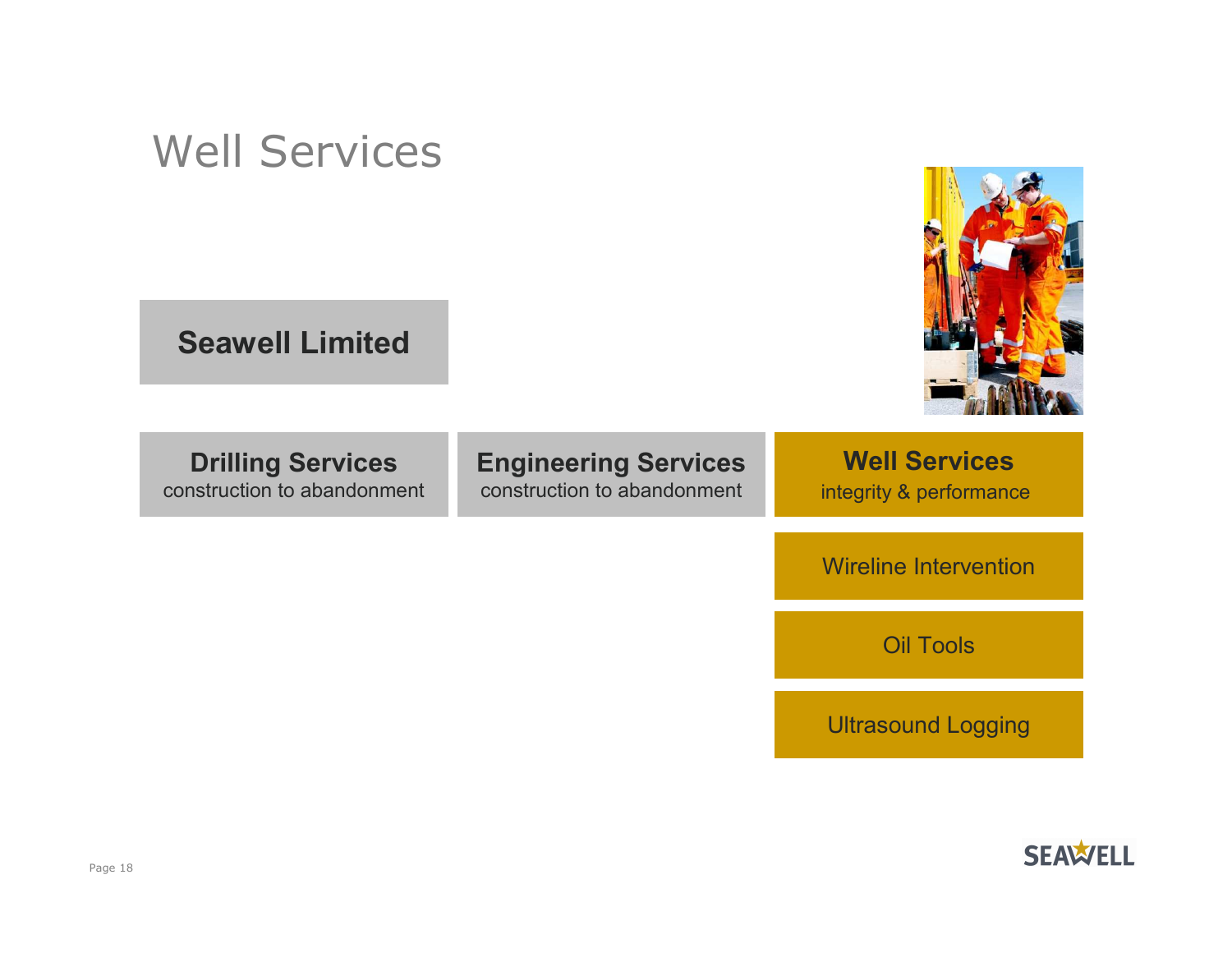## Seawell – **Oil Tools**

- Pioneer in well barrier technology.
- Precision-engineered products take well integrity assurance to a new level.
- High-performance technologies include:
	- **VMB**TM Safe and secure V0-rated well suspension plugs.
	- **Cflex**TM Annular seal integrity with unique staged cement capability.
	- **WCCH**TM Wireless operated cementing heads improve safety and efficiency.



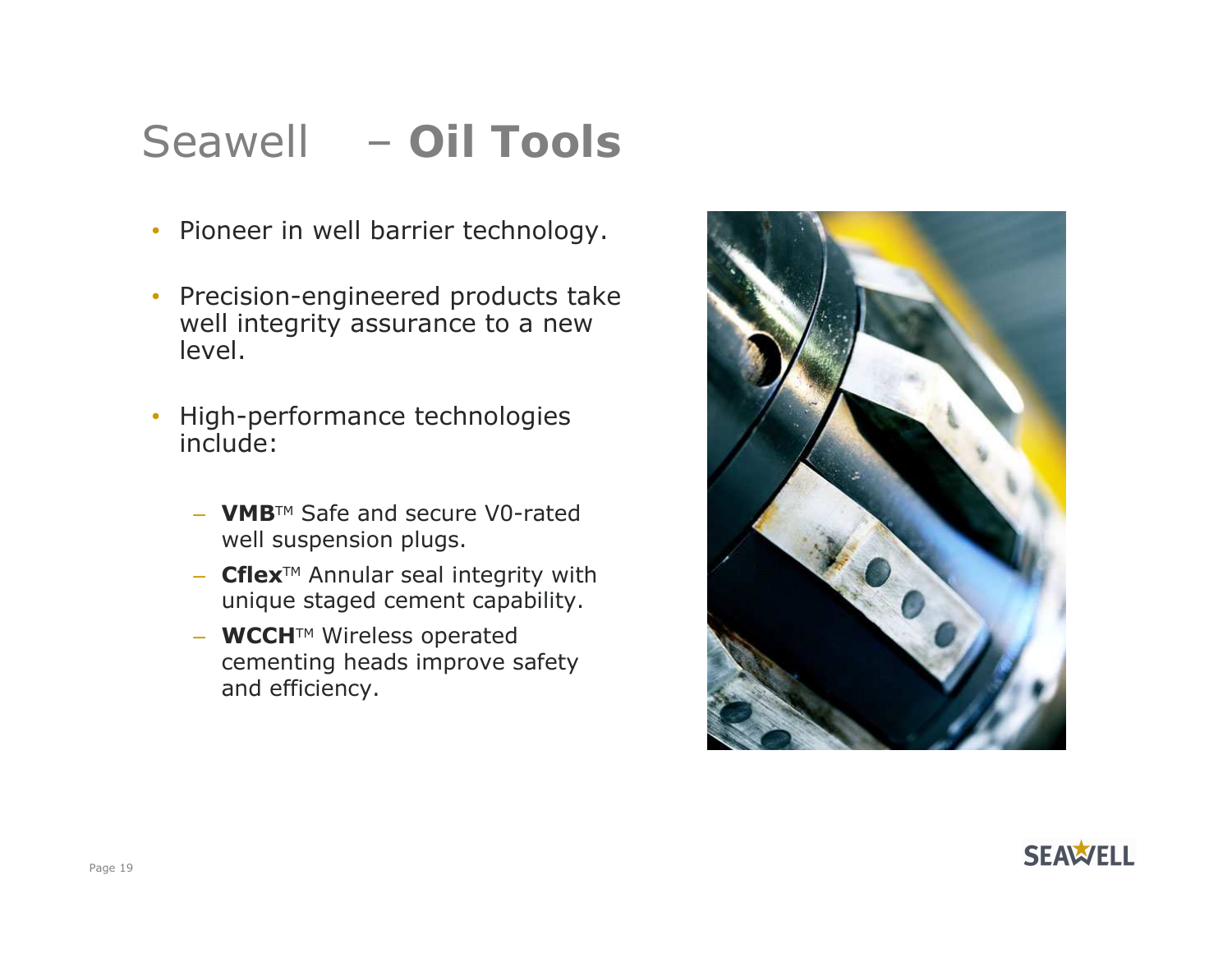# Well Integrity – **Ultrasound Logging**

- •Point™ Diagnostic System
- $\bullet$ Calipers
- •Well Performance Eye



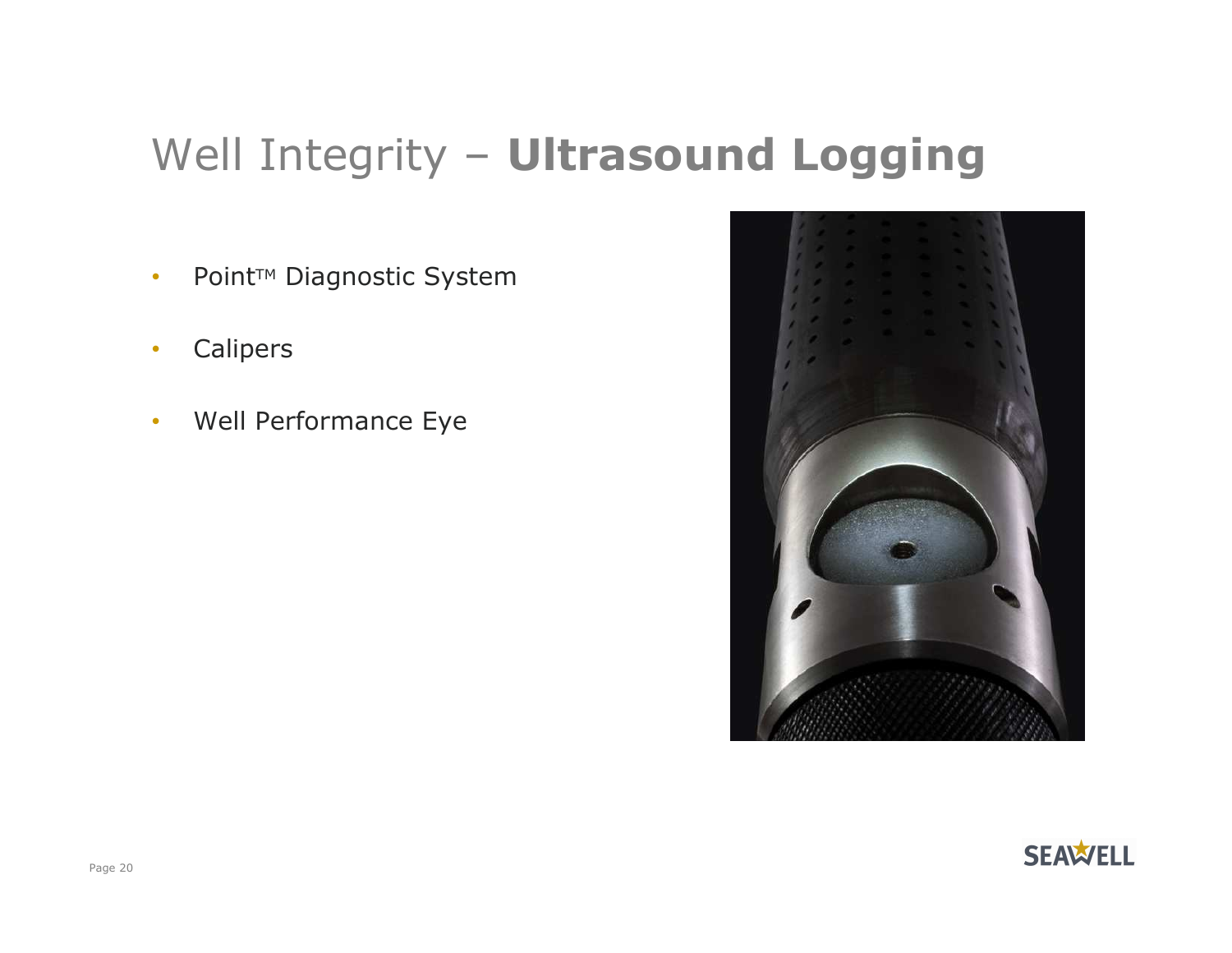## **Point**TM **Diagnostic System**



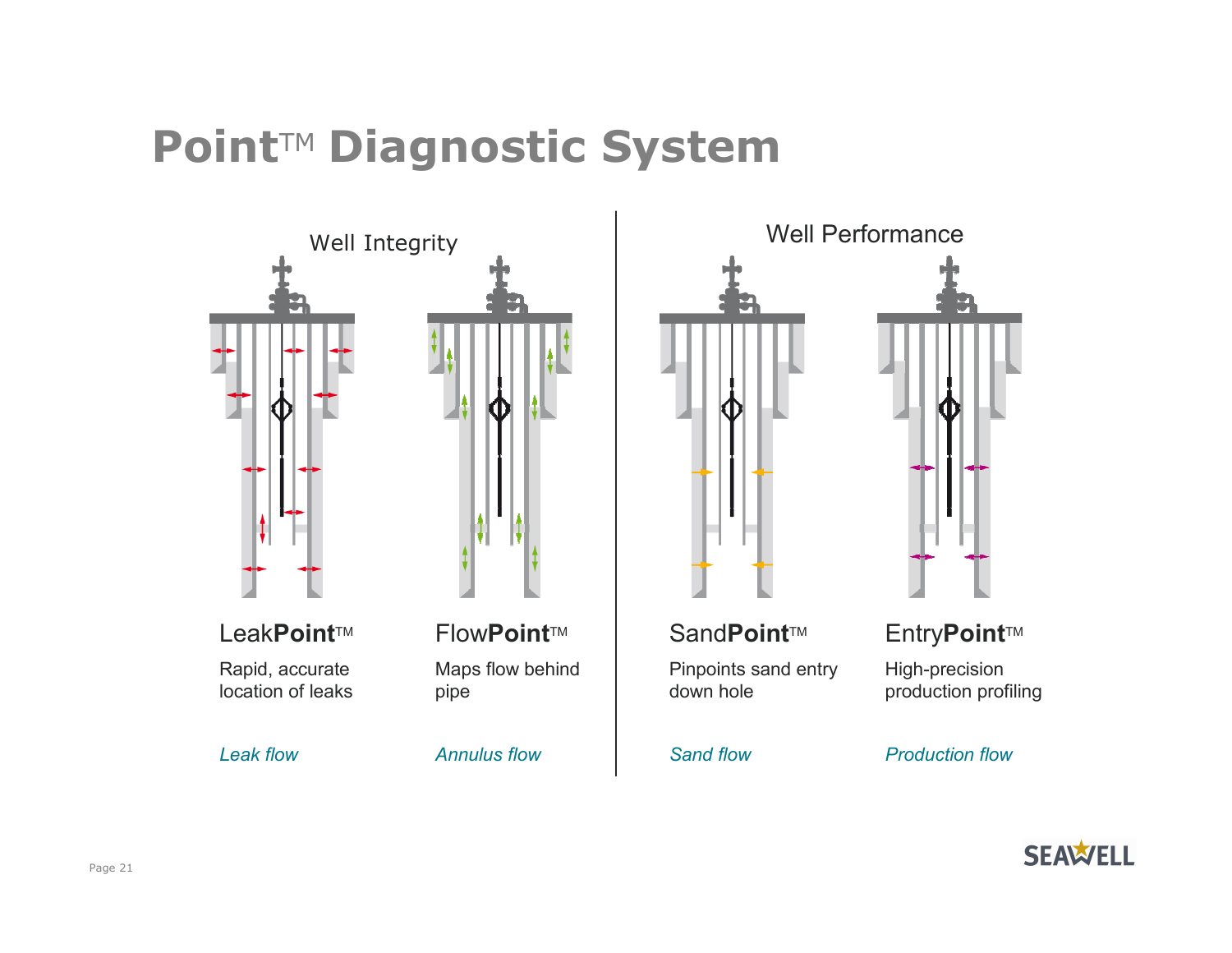## Ultrasound camera "sees" through casing

### **Well Performance Eye - WPE**



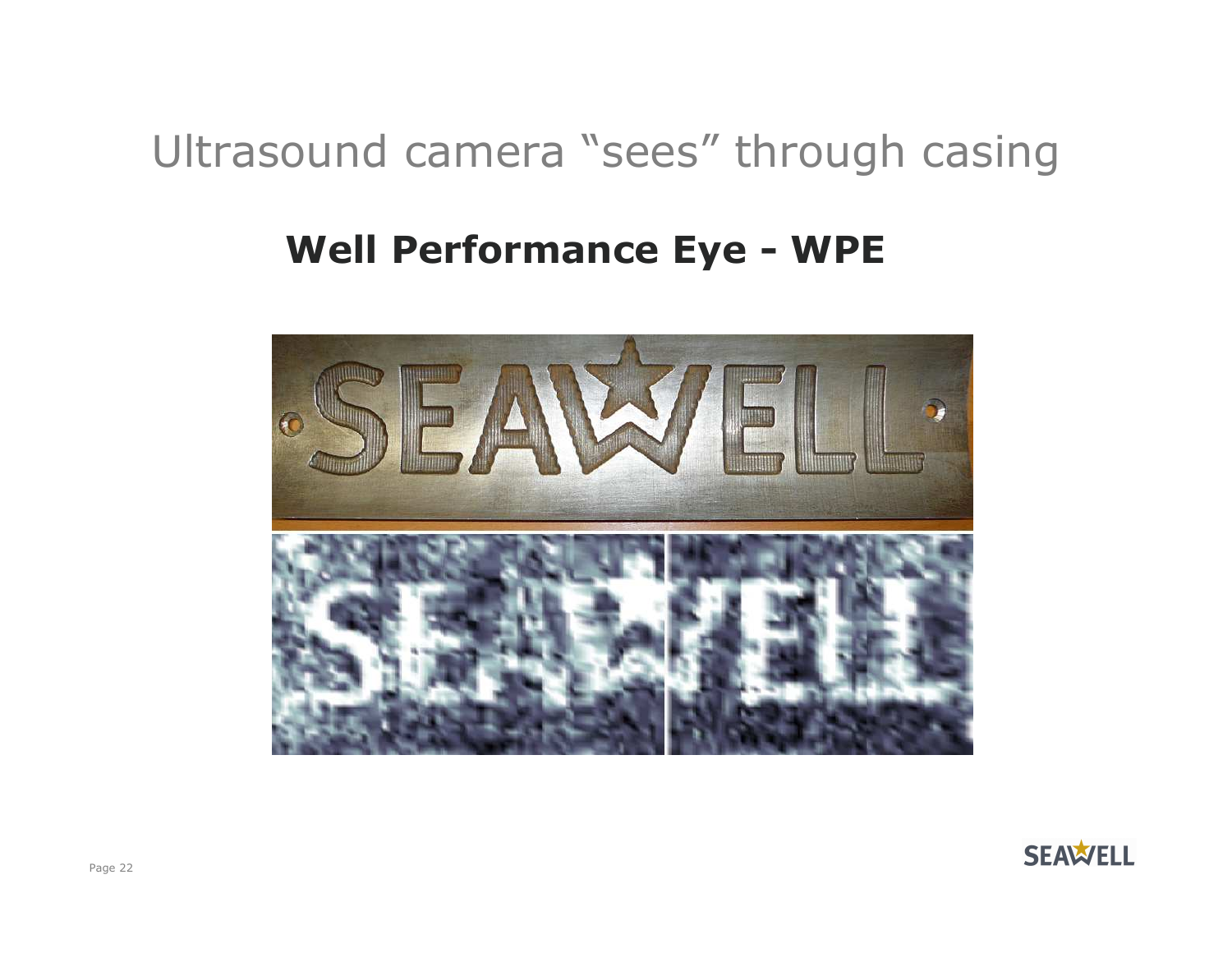# Well Performance – **Wireline Intervention**

- •Brand leader in the North Sea.
- • Advanced fleet of multi-line units.
- •Specialised intervention tools.
- •Highly-experienced crews.
- $\bullet$  Technology and services include:
	- Specialist subsea intervention services.
	- Heavy-duty fishing.
	- Integrated operations.
	- Carbon cable deployment technology.



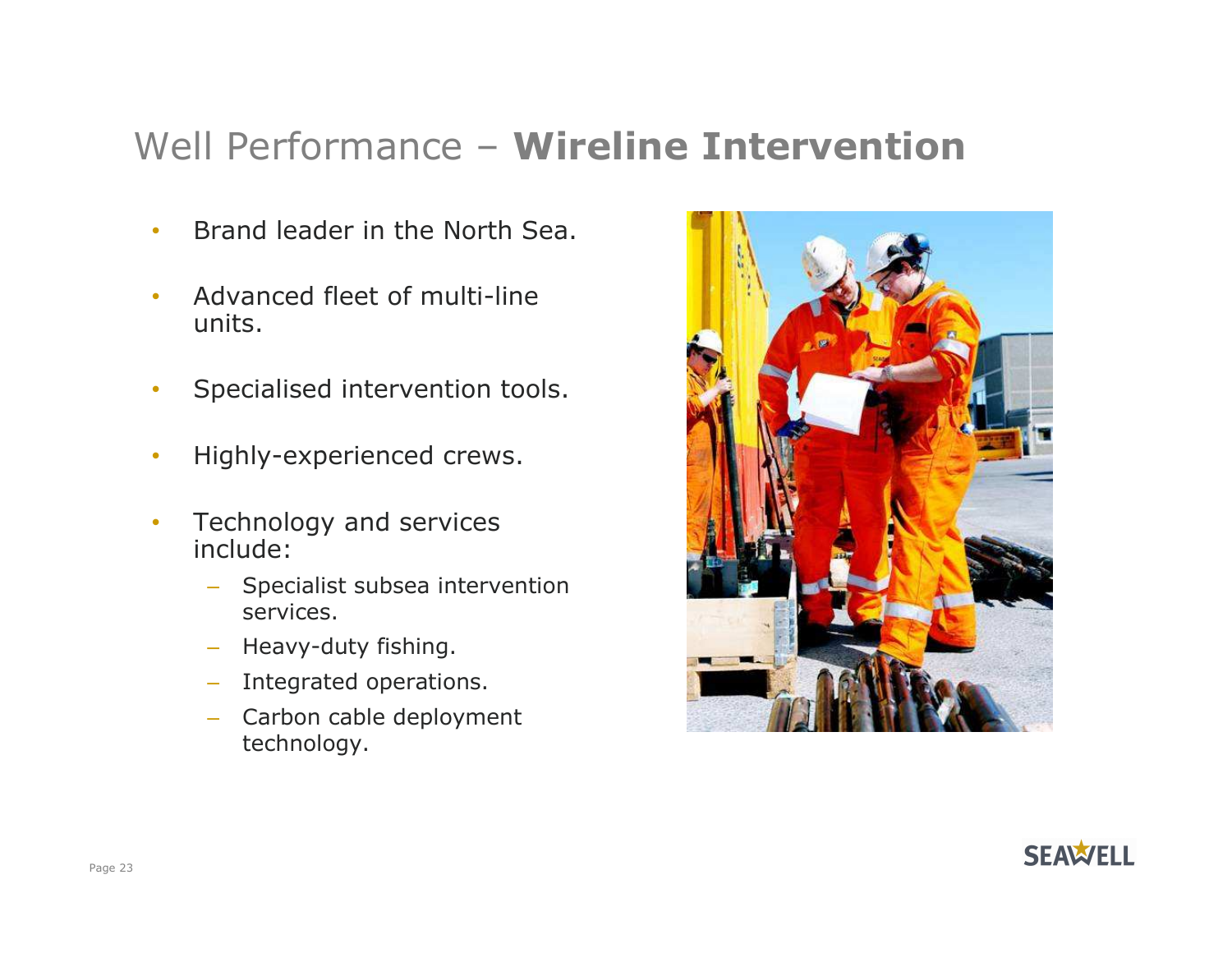### Seawell – Deliver What Is Promised



**Sales**

**EBITDA**

**SEAWELL**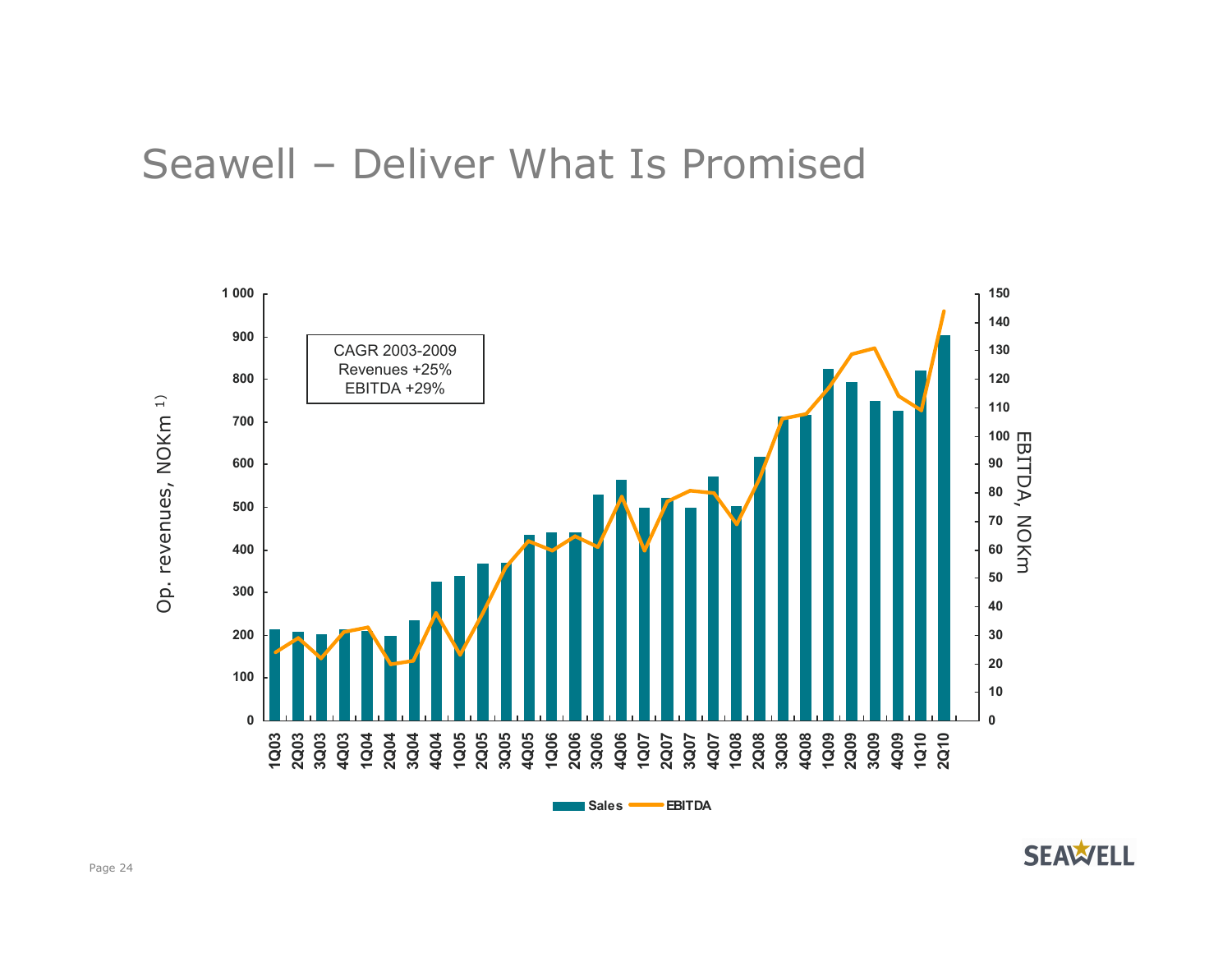## Introduction to Allis-Chalmers Energy Inc.

- Provider of services and equipment to oil and natural gas E&P companies.
- Operations in US, Argentina, Brazil, Bolivia and Mexico.
- Employs approximately 3,300 skilled and experienced people.
- Three business segments:
	- Oilfield Services
	- Drilling and Completion
	- Rental Services
- Listed on NYSE.
- Largest shareholder is Lime Rock Partners.

1Source: 2009 annual report. Numbers in pies: USDm, relative share of total. 2Source: 2009 annual report. Defined as long-lived assets. Total assets of USD 1080.6m.



**Assets per 31.12.20092**